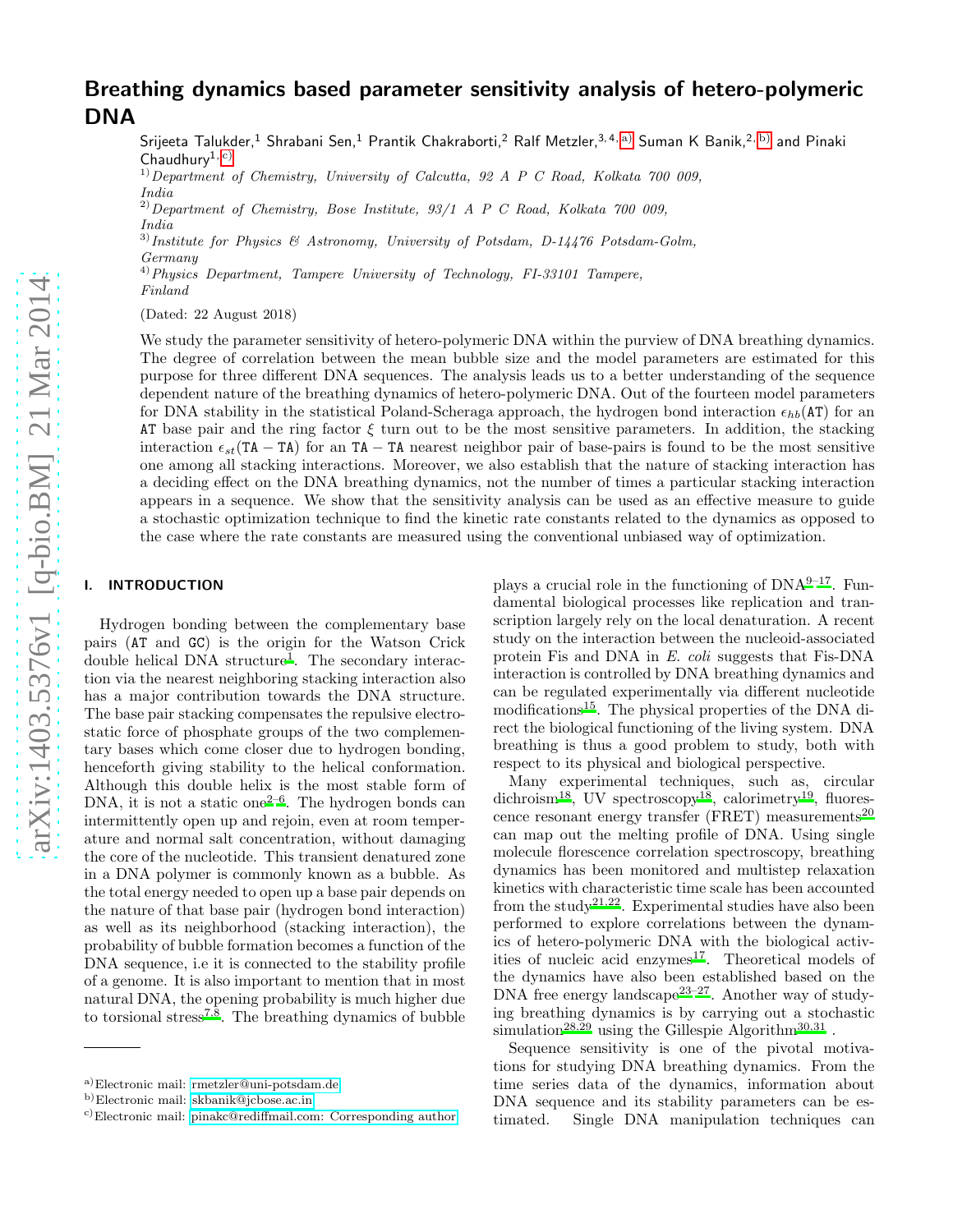produce stability parameters and can account for the strong dependence on salt concentration of the breathing dynamics $32$ . In one of our previous communications we showed that the conjunction of breathing dynamics of hetero-polymeric DNA with one of the stochastic optimization technique, namely Simulated Annealing, can provide data regarding the stability parameters, as well as the activation energy and critical exponent with good accuracy[33](#page-9-12). However, the dependence of the breathing dynamics on the individual parameters had not been discussed in earlier work. We here ask whether can we quantify the relative influence of the system parameters on the breathing dynamics? To answer this question we quantify the sensitivity of the stability parameters as well as the activation energy and the critical exponent with respect to the breathing dynamics of a hetero-polymeric DNA using the approach of sensitivity analysis (SENSA).

SENSA is used to understand the relative importance of input parameters with respect to the system output. Generally SENSA is of two types, local and global<sup>[34](#page-9-13)[,35](#page-9-14)</sup>. Local SENSA is based on gradient calculation and can account for the local effect of that particular input parameter on the output, for which the calculation is performed. It generally fails to provide accurate results when all the input parameters come into consideration simultaneously. The global SENSA follows a statistical formulation. The fundamental theory regarding the global strategy is how the variance of the output is guided by the perturbation on individual input parameters. Global SENSA is thus a sampling based technique. There are various ways to calculate the global SENSA and the success of these techniques are system specific. One of the two most popular method is the measure of correlations between the input and output parameters which is essentially used for systems whose output varies monotonically with the input. But for those systems which do not follow a monotonic trend, the decomposition of the variance represents the best choice for determining sensitivity index. The most reliable variance based method is eFAST proposed by Saltelli et. al.[36](#page-9-15). eFast is actually based on the Fourier Amplitude Sensitivity Test (FAST), de-veloped by Cukier et.al<sup>[37](#page-9-16)[,38](#page-9-17)</sup> and Schaibly et.al<sup>[39](#page-9-18)</sup>. In the variance based sensitivity test the partitioning of variance (of output) is done for determining what fraction of the variance in the output occurs due to the variation of each input parameters. This is known as the partial variance of output. The sensitivity of a particular input parameter is estimated using the ratio of the partial variance of the output (for that particular input) to the total output variance.

SENSA has a wide range of application in different fields like economics<sup>[40](#page-9-19)</sup>, environmental science<sup>[41](#page-9-20)</sup>, systems biology<sup>[42](#page-9-21)</sup>, or chemical kinetics<sup>[34](#page-9-13)</sup>. Biologists use SENSA to understand the robustness of the model output with respect to the variation in model inputs. This study also helps to analyze the dynamical behavior of the biological model. In chemistry, there is also a long history of applying SENSA in chemical kinetics. The SENSA of rate constants on the reaction kinetics is an important way to understand a kinetic scheme<sup> $43,44$  $43,44$ </sup>. It also has profound implications on parameter optimization<sup>[44](#page-9-23)</sup>.

We use the correlation coefficient as a measure of the the index of sensitivity for the parameters associated with the breathing dynamics as the breathing dynamics is monotonically related to these parameters. In this communication the Pearson correlation coefficient (CC), the rank correlation coefficient (RCC), and the partial rank correlation coefficient (PRCC)[45](#page-9-24)[,46](#page-9-25) are calculated for three different DNA sequences and their performance compared. We also discuss the relevance of the SENSA on the parameter optimization and how these results can dramatically influence an optimization process. Specifically, we study how the DNA breathing parameters, as described by the Poland-Scheraga model, respond when subjected to a SENSA test. In other words, the gradation of these model parameters on the basis of sensitivity will give us a picture as to which of the model parameters play a more important role in controlling the breathing dynamics. We also pursue the important question whether the sensitivity order is dependent on the nature of the sequence. In an earlier work, stochastic optimization (Simulated Annealing) was demonstrated to extract reliably the interaction energies in DNA breathing<sup>[33](#page-9-12)</sup>. In the present work we show that taking the sensitivity of individual parameters into consideration, an optimization procedure becomes more efficient in the determination of interaction energies of DNA breathing data. The Genetic Algorithm, which has a completely different philosophy of operation as that of Simulated Annealing, is used as the stochastic optimizer in this work. One of the reason of using Genetic Algorithm over Simulated Annealing is that the Genetic Algorithm, because of the relatively large search space it can sample and exploit, requires a smaller number of optimization steps to converge than that of Simulated Annealing<sup>[44](#page-9-23)</sup>.

### II. BREATHING DYNAMICS IN DNA

The stability of the double helical DNA hetero-polymer can be explained by considering the two types of Watson-Crick hydrogen bond interaction between the complementary bases A and T, and G and C as well as the ten types of stacking interactions between the nearest neighbor base pairs. In numbers, the net free energy released due to opening of a base pair, whose nearest neighbor base pair to one side is already denatured, is quite low, due to the fact that enthalpy cost and entropy gain almost cancel. Thus the free energy involved to break the strongest interaction, a GC base pair stacked with a CG downstream of the DNA sequence, is around  $\sim 3.9$  k<sub>B</sub>T (at  $37^0$ ), whereas the denaturation of an AT base pair with a downstream TA is marginally unstable with free energy change  $\sim 0.1 \; k_B T$  (at 37<sup>0</sup>)<sup>[47](#page-9-26)</sup>. The unzipping of DNA double helix is an entropy driven process as it is basically a transformation from an ordered to disordered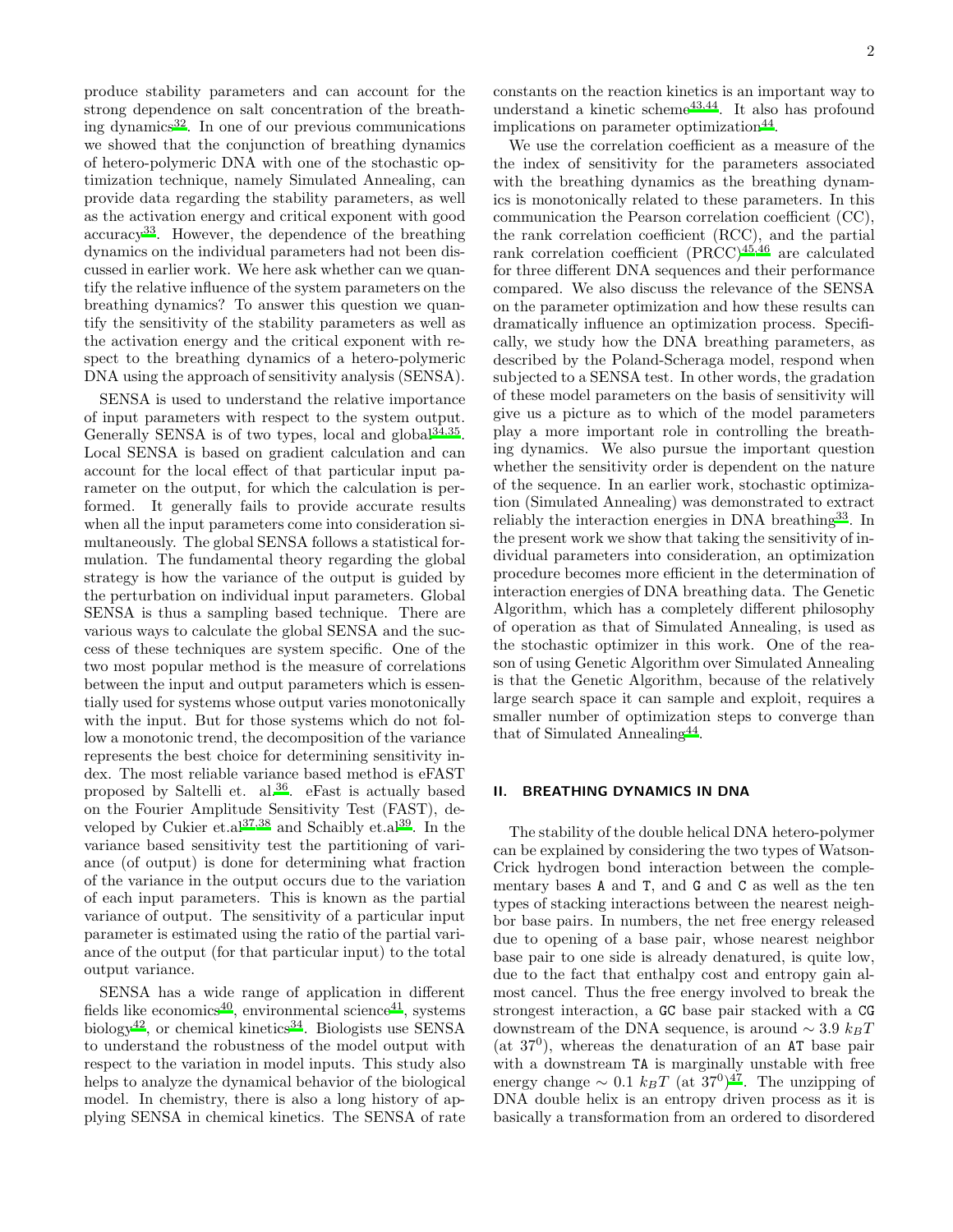conformation. The high binding enthalpy is compensated by the entropy gain. But for a bubble initiation the activation energy is very high, of the order of  $7-12$   $k_BT$ (for weakest and strongest respectively) as breaking of two stacking interactions along with the disruption of a hydrogen bond are concerned. Thus it is justified to assume that bubble events are rare and two bubbles are well separated below the melting temperature.

A bubble formation event may be denoted by the position of the left zipper fork  $(x_L)$  and the size of the bubble  $(m)$  in terms of the right zipper fork  $x_R = x_L + m + 1$ . One can visualize the breathing dynamics as a random walk of a bubble on a triangular lattice of  $x<sub>L</sub>$  and m with forbidden horizontal transition. The Master equation depicting this process

<span id="page-2-1"></span>
$$
\frac{\partial P(x_L, m, t)}{\partial t} = \mathbb{W}P(x_L, m, t),\tag{2.1}
$$

where  $P(x_L, m, t)$  is the probability of the occurrence of a bubble of size m at the left zipper fork  $x<sub>L</sub>$  at a time t and W matrix include all the allowed transition rates from the state  $(x_L, m)$  in the triangular lattice. The transfer rates are defined in terms of the Boltzmann factor of hydrogen bonding interaction and stacking interaction

<span id="page-2-0"></span>
$$
u_{hb}(x) = \exp\left(\frac{\epsilon_{hb}(x)}{k_B T}\right), u_{st}(x) = \exp\left(\frac{\epsilon_{st}(x)}{k_B T}\right). \tag{2.2}
$$

In Eq. [\(2.2\)](#page-2-0),  $u_{hb}(x)$  is the Boltzmann factor for hydrogen bond at base pair position x and  $u_{st}(x)$  is the Boltzmann factor for nearest neighbor stacking interaction between the base pairs at  $x - 1$  and x, respectively. At  $t \to \infty$ ,  $P(x_L, m, t)$  from Eq. [\(2.1\)](#page-2-1) equilibrates to a probability distribution obtained from the statistical mechan-ical Poland-Scheraga model<sup>[5](#page-8-8)[,6](#page-8-2)</sup> of the DNA double helix. The equilibrium probability of a bubble of size  $m$  and left zipper fork position  $x_L$  can be written as

<span id="page-2-4"></span>
$$
P_{\text{eq}}(x_L, m) = \frac{\mathbb{Z}(x_L, m)}{\mathbb{Z}(0) + \sum_{m=1}^{M} \sum_{x_L=0}^{M-m} \mathbb{Z}(x_L, m)},
$$
 (2.3)

where  $\mathbb{Z}(x_L, m)$  is the bubble partition function

<span id="page-2-2"></span>
$$
\mathbb{Z}(x_L, m) = \frac{\xi'}{(1+m)^c} \prod_{x=x_L+1}^{x_L+m} u_{\text{hb}}(x) \prod_{x=x_L+1}^{x_L+m+1} u_{\text{st}}(x).
$$
\n(2.4)

Eq. [\(2.4\)](#page-2-2) is for bubble size  $m > 0$ . If  $m = 0, Z(0) = 1$ . Moreover,  $\xi' = 2^c \xi$ , where  $\xi$  is the ring factor which contributes to the cooperativity factor. The cooperativity factor is the free energy cost for bubble activation. The ring factor is the key element for the formation of a small constrained loop in DNA double helix<sup>[47](#page-9-26)</sup>. Finally,  $c$  is the critical exponent and is related to the entropy factor dur-ing bubble formation<sup>[49](#page-9-27)</sup>. The term  $(1 + m)^{-c}$  accounts for the loss of entropy during the formation of a polymer loop. From the probability expression one may write the equilibrium mean bubble size  $\langle m \rangle$ , for a sequence of base pair of length M as

<span id="page-2-3"></span>
$$
\langle m \rangle = \frac{\sum_{m=1}^{M} m \sum_{x_L=0}^{M-m} \mathbb{Z}(x_L, m)}{\mathbb{Z}(0) + \sum_{m=1}^{M} \sum_{x_L=0}^{M-m} \mathbb{Z}(x_L, m)}.
$$
 (2.5)

### III. SENSITIVITY ANALYSIS OF THE DNA STABILITY PARAMETERS

Sensitivity analysis is an efficient tool to understand the degree of susceptibility of the system with respect to different input parameters. The biological functions of DNA are actually affected by the bubble dynamics as intermittent bubble opening of base pair helps in binding of RNA polymerase, or single-stranded DNA binding proteins, etc. Thus it is relevant to study the effect of the stability parameters on the breathing dynamics. To this end we use SENSA as a tool to measure the different weights of the DNA breathing model parameters (hydrogen bond interaction  $\epsilon_{hb}$  and stacking interaction  $\epsilon_{st}$ ) on the process. As mentioned in the previous section, the equilibrium probability distribution for bubble formation also involves the ring factor factor  $\xi$  and the critical exponent factor c, which should have significant effect on bubble formation. This leads us to consider all fourteen model parameters in the SENSA, namely, two hydrogen bond interactions, ten nearest neighbor stacking interactions, as well as the ring factor and critical exponent.

In order to quantify the effect of all fourteen parameters on the breathing dynamics of hetero-polymeric DNA, we consider the mean bubble size  $\langle m \rangle$  as the measure for the breathing dynamics, which can be quantitatively determined via experiment. The breathing dynamics of hetero-polymeric DNA is sensitive to the  $DNA$  sequence<sup>[28](#page-9-7)</sup>, which leads us to consider three different DNA sequences, the promoter sequence of the T7 phage<sup>[28](#page-9-7)</sup>, as well as the  $L42B12^{50}$  $L42B12^{50}$  $L42B12^{50}$  and  $AdMLP^{14}$  $AdMLP^{14}$  $AdMLP^{14}$  sequences, for the present study to get a complete picture of sensitivity of the breathing parameters. The promoter sequence of T7 phage is used as the first sequence and is represented as

# 5'-aTGACCAGTTGAAGGACTGGAAGTAATACGACTC AGTATAGGGACAATGCTTAAGGTCGCTCTCTAGGAg -3'. (3.1)

Firstly, to start the SENSA test, we generate scatter plots of the mean bubble size vs all the parameters for the promoter sequence of T7 phage, which gives a first hand qualitative picture of sensitivity. To generate a scatter plot for a particular input parameter against an output, all the input parameters of the system under consideration are perturbed simultaneously and the output is calculated using the set of perturbed parameters. If the output thus generated using the perturbed set of parameters is plotted (typically known as input vs output scatter plot) against the values of one specific parameter and falls in a narrow region around a virtual straight line, the corresponding input parameter seems to be more important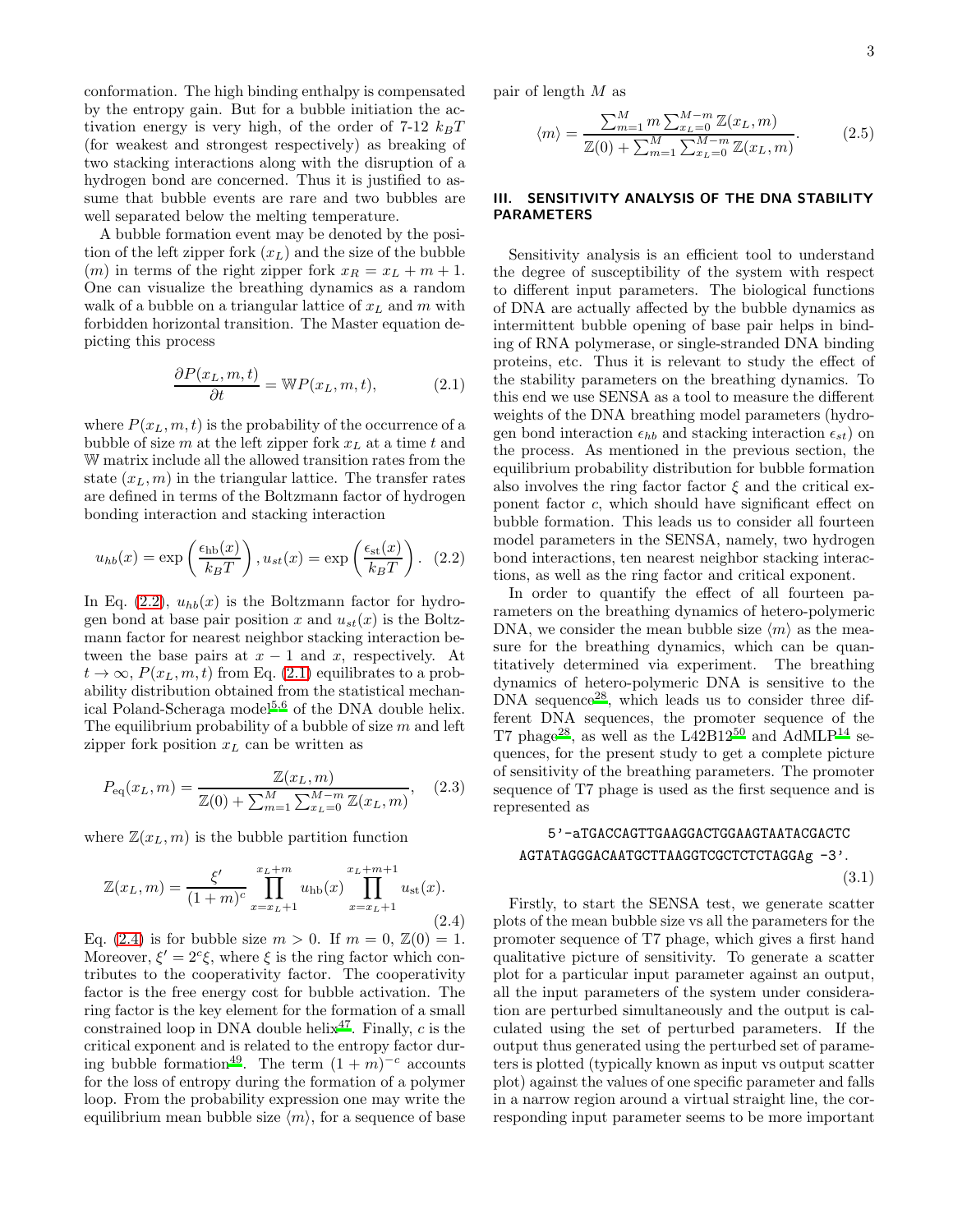

<span id="page-3-0"></span>FIG. 1. Scatter plots of the mean bubble size versus the parameters associated with the breathing dynamics of heteropolymeric DNA, for the promoter sequence of the T7 phage.

with respect to that output parameter and is considered to have higher degree of sensitivity. Points dispersed in a circular region in the scatter plot denotes less or no correlation between the input and the output. Fig[.1](#page-3-0) represents the set of the scatter plots generated using the above mentioned procedure for the promoter sequence of T7 phage. The input data has been picked up by a random process with the mean situated at the reported value (of that model parameter)<sup>[47](#page-9-26)[,48](#page-9-29)</sup> and the width of the perturbation being  $\pm 5\%$  of the reported value. For most of the input parameters, plots appear as a dispersed set of points. Only in the scatter plots for the ring factor  $(\xi)$  and  $\epsilon_{hb}$ (AT), the distribution of points falls in a narrow strip (or follow a definite direction) and hence could be considered to be more sensitive parameters related to DNA breathing dynamics.

As the expression for calculating  $\langle m \rangle$  (see Eq. [\(2.5\)](#page-2-3)) is monotonic with respect to all the fourteen model parameters, we use the measured correlation coefficient using different techniques as the measure of sensitivity index of these model parameters. To this end, we estimate the Pearson correlation coefficient (CC), the Spearman or rank correlation coefficient (RCC), and the partial rank correlation coefficient (PRCC) (for detail, see Appendix A) for the T7 phage DNA. The results are shown in Table [I.](#page-4-0) The set of input parameters is chosen in a similar manner as used for generating the scatter plots, while calculating correlation coefficients (see Appendix A for

discussion of the implementation). Specifically, the correlation coefficients are computed from a set of 100,000 data points for the generation of input and output data. The first set of CC, RCC and PRCC in Table [I,](#page-4-0) designated as "All parameters", are calculated by varying all the fourteen model parameters simultaneously. The values of coefficients obtained from the raw data (CC) and rank transformed data (RCC) are very close, as the mean bubble size shows a linear dependence on the input parameters. However, the PRCC is much higher in magnitude than the CC and the RCC, which signifies that the effect of a particular input on the output is not independent of the other input parameters. Hence, PRCC gives a clearer picture of the parameter sensitivity. The set of correlation coefficients for all the stability factors (only  $\epsilon_{hb}$  and  $\epsilon_{st}$ ) and for the stacking interactions (only  $\epsilon_{st}$ ) are also calculated and are presented in Table [I](#page-4-0) under the column heading of "Excluding  $c \& \xi$ " and "Excluding  $c$ ,  $\xi \& \epsilon_{hb}$ ", respectively. These are calculated by perturbing all the parameters except the excluded parameters which are kept fixed at the corresponding literature values. This is done to check how the parameter sensitivity order changes with the gradual decrease in the set of parameter variation. Results show that an increase in the values of different correlation coefficients occurs (as calculated by adopting CC, RCC and PRCC), but the relative order of the sensitivity remains the same, which is a signature of the linear dependence of the input parameters.



<span id="page-3-1"></span>FIG. 2. (Color online) Correlation coefficients: (a) CC, (b) RCC, and (c) PRCC versus the free energy of stacking interactions. The red, green, and blue lines are for the promoter sequence of the T7 phage, the L42B12, and the AdMLP sequences, respectively. The stacking interactions show similar trends for all the three DNA sequences.

It is further evident from Fig. [1](#page-3-0) and Table [I](#page-4-0) that the hydrogen bond interaction energy for an AT base pair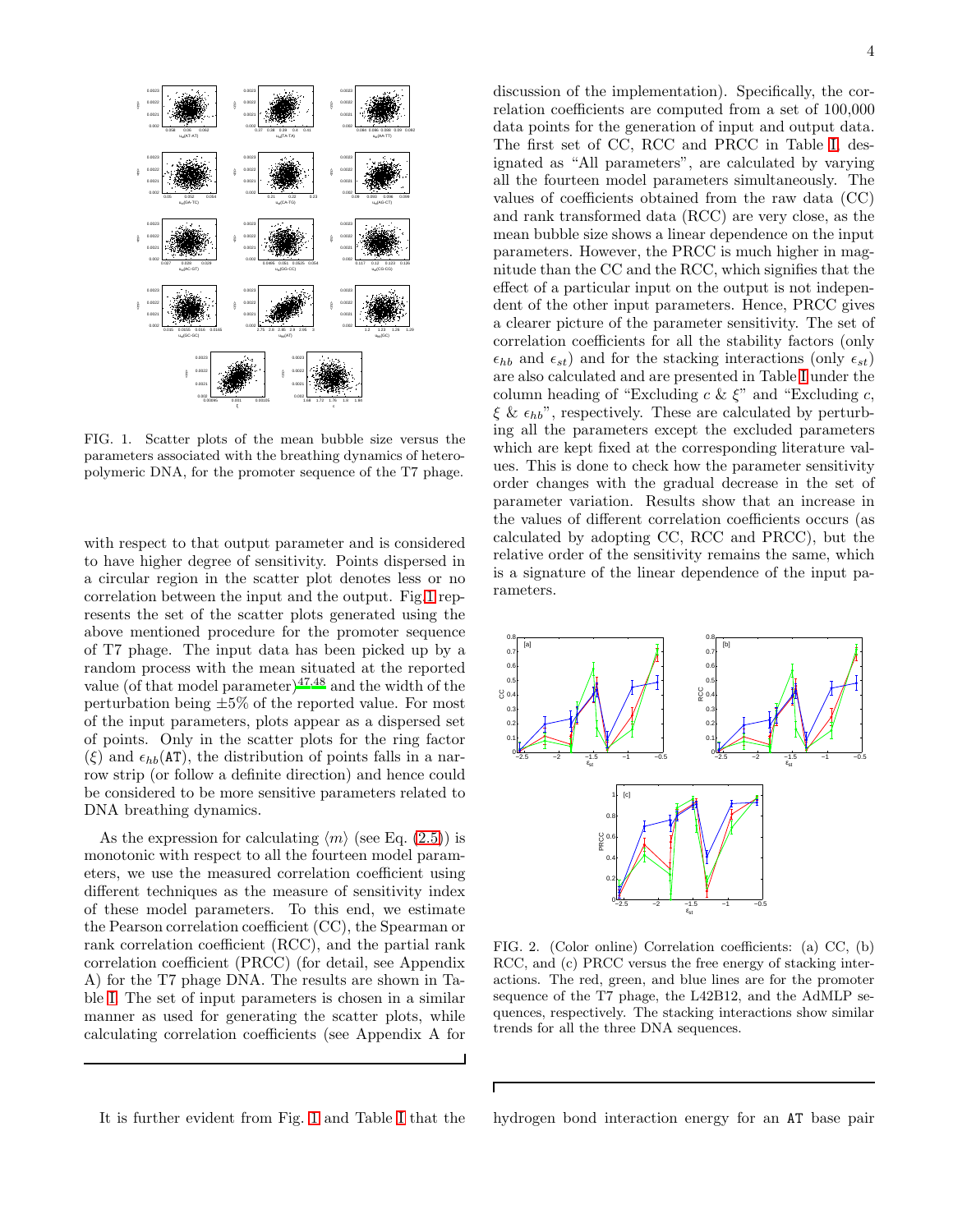| Parameter                                  |          | All parameters |          |       | Excluding    |       |       | Excluding                 |             |
|--------------------------------------------|----------|----------------|----------|-------|--------------|-------|-------|---------------------------|-------------|
|                                            |          |                |          |       | $c \& \xi$   |       |       | $c, \xi \& \epsilon_{hb}$ |             |
|                                            | CC       | $_{\rm RCC}$   | PRCC     | CC    | $_{\rm RCC}$ | PRCC  | CC    | $_{\rm RCC}$              | <b>PRCC</b> |
| $\epsilon_{st}$ (AT $-$ AT)                | 0.135    | 0.128          | 0.589    | 0.168 | 0.160        | 0.711 | 0.249 | 0.239                     | 0.818       |
| $\epsilon_{st}$ (TA $-$ TA)                | 0.358    | 0.346          | 0.890    | 0.436 | 0.420        | 0.938 | 0.676 | 0.679                     | 0.969       |
| $\epsilon_{st}$ (AA – TT)                  | 0.207    | 0.199          | 0.752    | 0.257 | 0.245        | 0.843 | 0.395 | 0.382                     | 0.913       |
| $\epsilon_{st}(\texttt{GA} - \texttt{TC})$ | 0.063    | 0.062          | 0.328    | 0.075 | 0.071        | 0.422 | 0.124 | 0.118                     | 0.550       |
| $\epsilon_{st}$ (CA – TG)                  | 0.134    | 0.129          | 0.594    | 0.168 | 0.160        | 0.709 | 0.256 | 0.246                     | 0.819       |
| $\epsilon_{st}$ (AG – CT)                  | 0.251    | 0.242          | 0.807    | 0.310 | 0.297        | 0.882 | 0.471 | 0.459                     | 0.937       |
| $\epsilon_{st}$ (AC – GT)                  | 0.054    | 0.051          | 0.301    | 0.073 | 0.070        | 0.403 | 0.112 | 0.108                     | 0.529       |
| $\epsilon_{st}(\texttt{GG}-\texttt{CC})$   | 0.030    | 0.030          | 0.158    | 0.035 | 0.032        | 0.209 | 0.052 | 0.050                     | 0.295       |
| $\epsilon_{st}$ (CG – CG)                  | 0.012    | 0.011          | 0.038    | 0.010 | 0.010        | 0.063 | 0.014 | 0.013                     | 0.084       |
| $\epsilon_{st}(\texttt{GC}-\texttt{GC})$   | 0.002    | 0.002          | 0.022    | 0.000 | 0.001        | 0.031 | 0.009 | 0.008                     | 0.034       |
| $\epsilon_{hb}(\texttt{AT})$               | 0.624    | 0.622          | 0.961    | 0.760 | 0.768        | 0.980 |       |                           |             |
| $\epsilon_{hb}$ (GC)                       | 0.079    | 0.076          | 0.390    | 0.096 | 0.091        | 0.502 |       |                           |             |
| ξ                                          | 0.556    | 0.550          | 0.951    |       |              |       |       |                           |             |
| $\mathbf{c}$                               | $-0.101$ | $-0.096$       | $-0.467$ |       |              |       |       |                           |             |

<span id="page-4-0"></span>TABLE I. CC, RCC, and PRCC values for the promoter sequence of the T7 phage (the importance of the numbers in bold are discussed in Sec III)

 $\epsilon_{hb}$ (AT) and the ring factor  $\xi$  are highly sensitive among the set of model parameters controlling the breathing dynamics. However, it is also interesting to analyze the sensitivity of different stacking interactions on the breathing dynamics. The parameter  $\epsilon_{st}$ (TA – TA) shows the highest degree of correlation among all the stacking energies, which is actually the weakest interaction in DNA double helix. Frequent bubble events in the weaker TATA motif, a key element in this T7 promoter sequence, also justify the SENSA due to the effected greater probability of bubble formation. The order of sensitivity of the parameters for stacking interaction, as found out by the calculation of correlation coefficients, for the sequence T7 phage promoter is thus as follows

<span id="page-4-1"></span>
$$
\epsilon_{st}(\text{TA} - \text{TA}) > \epsilon_{st}(\text{AG} - \text{CT}) > \epsilon_{st}(\text{AA} - \text{TT}) > \epsilon_{st}(\text{AT} - \text{AT})
$$
  
\n
$$
\approx \epsilon_{st}(\text{CA} - \text{TG}) > \epsilon_{st}(\text{GA} - \text{TC}) > \epsilon_{st}(\text{AC} - \text{GT}) > \epsilon_{st}(\text{GG} - \text{CC})
$$
  
\n
$$
> \epsilon_{st}(\text{CG} - \text{CG}) > \epsilon_{st}(\text{GC} - \text{GC}).
$$
 (3.2)

Eq.  $(3.2)$  shows that sensitivity of the stacking interaction energies involved with AT base pair are higher compared to the stacking interaction energies between

the two neighboring GC bases. One of the reasons may be the presence of fewer numbers of  $\epsilon_{st}$ (CG – CG) and  $\epsilon_{st}$ (GC – GC) in the promoter sequence of T7 phage (both appear only twice). However, another stacking interaction between two neighboring GC ( $\epsilon_{st}$ (GG – CC)) appears relatively frequently in the sequence. Thus one cannot generalize the effectivity of a particular stacking interaction energy on the breathing dynamics from the point of view of the number of appearance of that particular stacking interaction, and thus we are led to conclude that both the number of occurrences and the nature of the stacking interaction affect the sensitivity order. To check how the relative sensitivity order of these model breathing parameters, mainly the stacking interactions, gets altered due to the sequence of hetero-polymeric DNA, we performed the above mentioned calculation for the correlation coefficients (CC, RCC, PRCC) on two other different DNA sequences. These two other DNA heteropolymeric chains are L42B18 and AdMLP with the following sequences

<span id="page-4-2"></span>5'-cCGCCAGCGGCGTTAATACTTAAGTATTATGGCCGCTGCGCc -'3, (3.3)

and

<span id="page-4-3"></span>
$$
5^{\,\prime}-\text{gCCACGTGACCAGGGGTCCCCGCGGGGGGTTATAAAAGGGGGGACC} \\ \text{TCTGTTCGTCACCTGTTCCGGATCGCTGTCCAG} \\ \text{G.4})
$$

The list of correlators: CC, RCC, and PRCC obtained by varying all the model parameters, for the two se-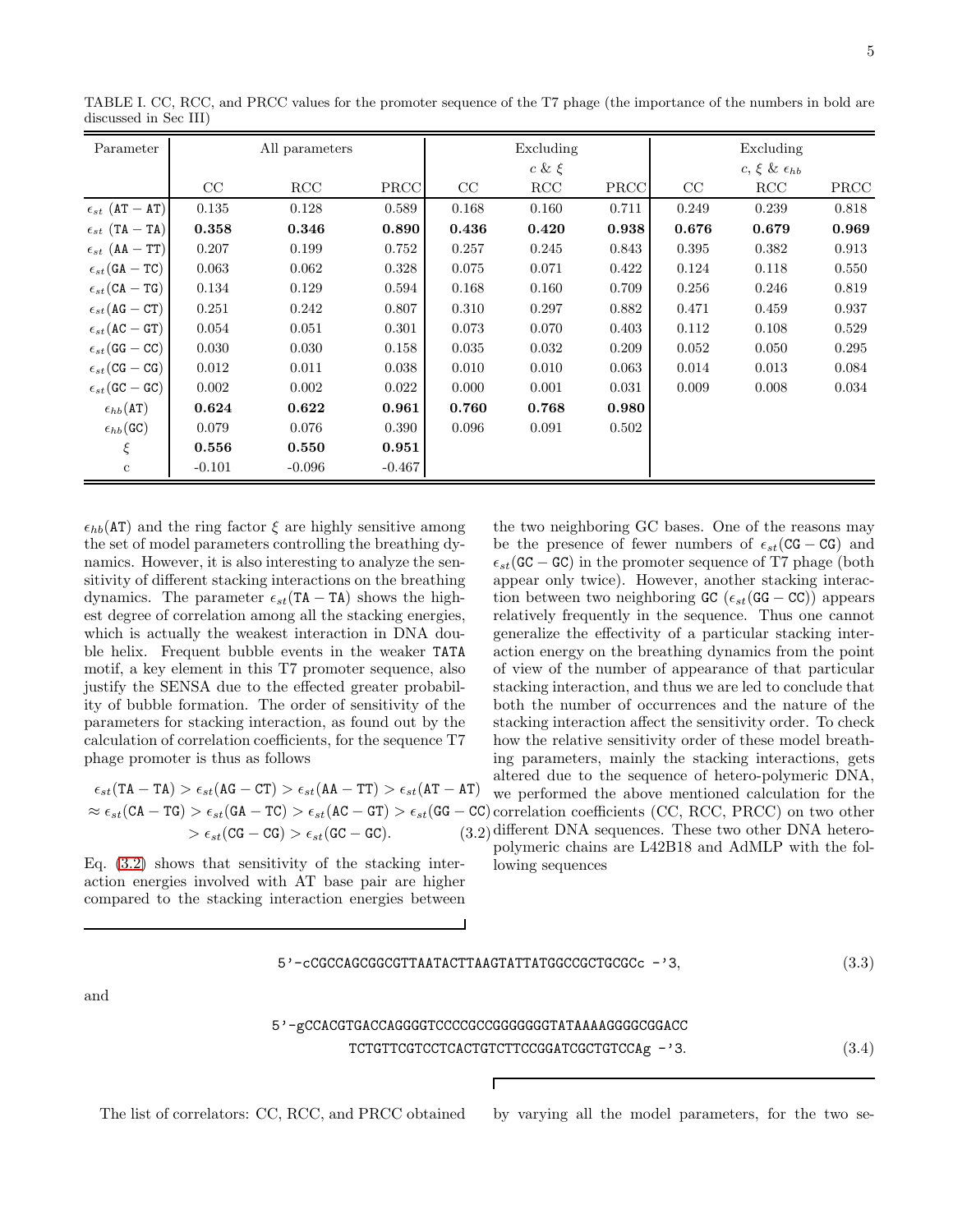quences [\(3.3\)](#page-4-2) and [\(3.4\)](#page-4-3) are listed in Tab. [II](#page-6-0) and Tab. [III.](#page-6-1) The correlation coefficients related to  $\xi$  and c should be independent of the sequence as indeed observed. In the case of the hydrogen bond energies,  $\epsilon_{hb}$ (AT) has a much higher correlation coefficient compared to  $\epsilon_{hb}(\texttt{GC})$  for all three sequences. However, in AdMLP the value of CC (also RCC and PRCC) for  $\epsilon_{hb}(\texttt{GC})$  is higher than the other two sequences, as in AdMLP the GC : AT number ratio is much higher than in the other two sequences. The stacking interactions in hierarchical order of sensitivity for the L42B12 and AdMLP DNA sequences are

$$
\epsilon_{st}(\text{TA} - \text{TA}) > \epsilon_{st}(\text{AA} - \text{TT}) > \epsilon_{st}(\text{AT} - \text{AT}) > \epsilon_{st}(\text{AG} - \text{CT})
$$
  
> 
$$
\epsilon_{st}(\text{CA} - \text{TG}) > \epsilon_{st}(\text{AC} - \text{GT}) > \epsilon_{st}(\text{GG} - \text{CC})
$$
  
> 
$$
\epsilon_{st}(\text{CG} - \text{CG}) > \epsilon_{st}(\text{GC} - \text{GC}) > \epsilon_{st}(\text{GA} - \text{TC}),
$$
  
(3.5)

and

$$
\epsilon_{st}(\text{TA} - \text{TA}) > \epsilon_{st}(\text{CA} - \text{TG}) \sim \epsilon_{st}(\text{AG} - \text{CT}) > \epsilon_{st}(\text{AA} - \text{TT})
$$
  
> 
$$
\epsilon_{st}(\text{AT} - \text{AT}) > \epsilon_{st}(\text{GG} - \text{CC}) > \epsilon_{st}(\text{GA} - \text{TC})
$$
  
> 
$$
\epsilon_{st}(\text{AC} - \text{GT}) > \epsilon_{st}(\text{CG} - \text{CG}) > \epsilon_{st}(\text{GC} - \text{GC}).
$$
  
(3.6)

By comparing the relative sensitivity order of the three analyzed sequences, the sensitivity of stacking interaction between two neighboring GC bases ( $\epsilon_{st}$ (GG – CC),  $\epsilon_{st}$ (CG – CG), and  $\epsilon_{st}$ (CC – GC)) are found to be very low for T7 and L42B18, but in AdMLP the correlation co-efficient value (see in Table [III\)](#page-6-1) of  $\epsilon_{st}$ (GG – CC) is relatively high. This happens as the AdMLP sequence has higher GC content and the  $\epsilon_{st}$ (GG – CC) stacking interaction appears 24 times in this sequence. But  $\epsilon_{st}$ (TA – TA) still shows the highest correlation value among all stacking interaction energies for all three sequences though it appears only twice in the AdMLP sequence. This is a signature of the fact that the  $TA - TA$  stacking interaction has an overriding influence on the breathing process even in a situation where its numbers are low. A table containing the number of appearance of each stacking interaction in all the three sequences is given for reference (see Table [IV\)](#page-7-0). Our objective to perform the SENSA for the sequences L42B12 and AdMLP along with the T7 phage promoter sequence is to figure out how the sensitivity order of the stacking interaction parameters changes with the variation of DNA sequences. For this purpose a pictorial presentation of the free energy of stacking interactions versus their correlation coefficients (CC, RCC

We optimized all parameters associated with the breathing dynamics taking the equilibrium distribution function generated by mimicking the experimental scenario<sup>[21](#page-9-3)</sup>, as the objective during optimization (see Apand PRCC) are given for all three DNA sequences in Fig[.2:](#page-3-1) we see that the general trend of the sensitivity order remains more or less unchanged in these three different DNA sequences. One may thus group out the stacking interactions such that  $\epsilon_{st}$ (AT – AT),  $\epsilon_{st}$ (TA – TA),  $\epsilon_{st}$ (AA – TT),  $\epsilon_{st}$ (CA – TG), and  $\epsilon_{st}$ (AG – CT) are more sensitive towards bubble opening than the other five stacking interactions. This results together lead us to conclude that the nature of the stacking interaction is predominant over the number of appearance of that particular stacking interaction in calculating the sensitivity for a hetero-polymeric DNA sequence.

### IV. DISCUSSION AND CONCLUSION

Sensitivity analysis can help in a rigorous study of a system. We quantified the sensitivity of bubble formation with respect to the stability parameters (as given by the Poland-Scheraga model), which leads us to a better understanding of the sequence dependent nature of the breathing dynamics of hetero-polymeric DNA. The general trend of this parameter SENSA as evaluated from our calculations is that it does not significantly depend on the nature of the DNA sequence. We showed that the number of occurrences of a particular interaction (hydrogen bond interaction or stacking interaction) is not the major factor in the degree of sensitivity. Rather, the specific nature of a particular interaction is the major player, even in a situation where its number of occurrences in a DNA sequence is smaller. Generally, the SENSA also shows that the bubble opening free energy  $\xi$ and the hydrogen bonding free energy  $\epsilon_{hb}$  (AT) are always highly sensitive parameters. These results will help in a better understanding of the relative probability of bubble opening and how it varies with the change in DNA sequences.

The sensitivity data, as revealed and discussed in the previous section, has its own role in grading the different interaction types in order of importance, but the information can be used for other important studies as well, like an optimization problem to find out the correct values of the breathing dynamics parameters. The SENSA data if used properly can have a significant influence during parameter optimization of the system. All parameters may not equally affect or influence the output. If one exploits the parameters having higher sensitivity more than the other parameters during optimization, the convergence may occur faster than a simulation in which all parameters are searched with equal weights.

pendix B). We used the Genetic Algorithm  $(GA)^{51}$  $(GA)^{51}$  $(GA)^{51}$  as the optimizer and the promoter sequence of T7 Phage for this study. Fig[.3](#page-7-1) represents the cost profile versus the number of GA steps for different runs with different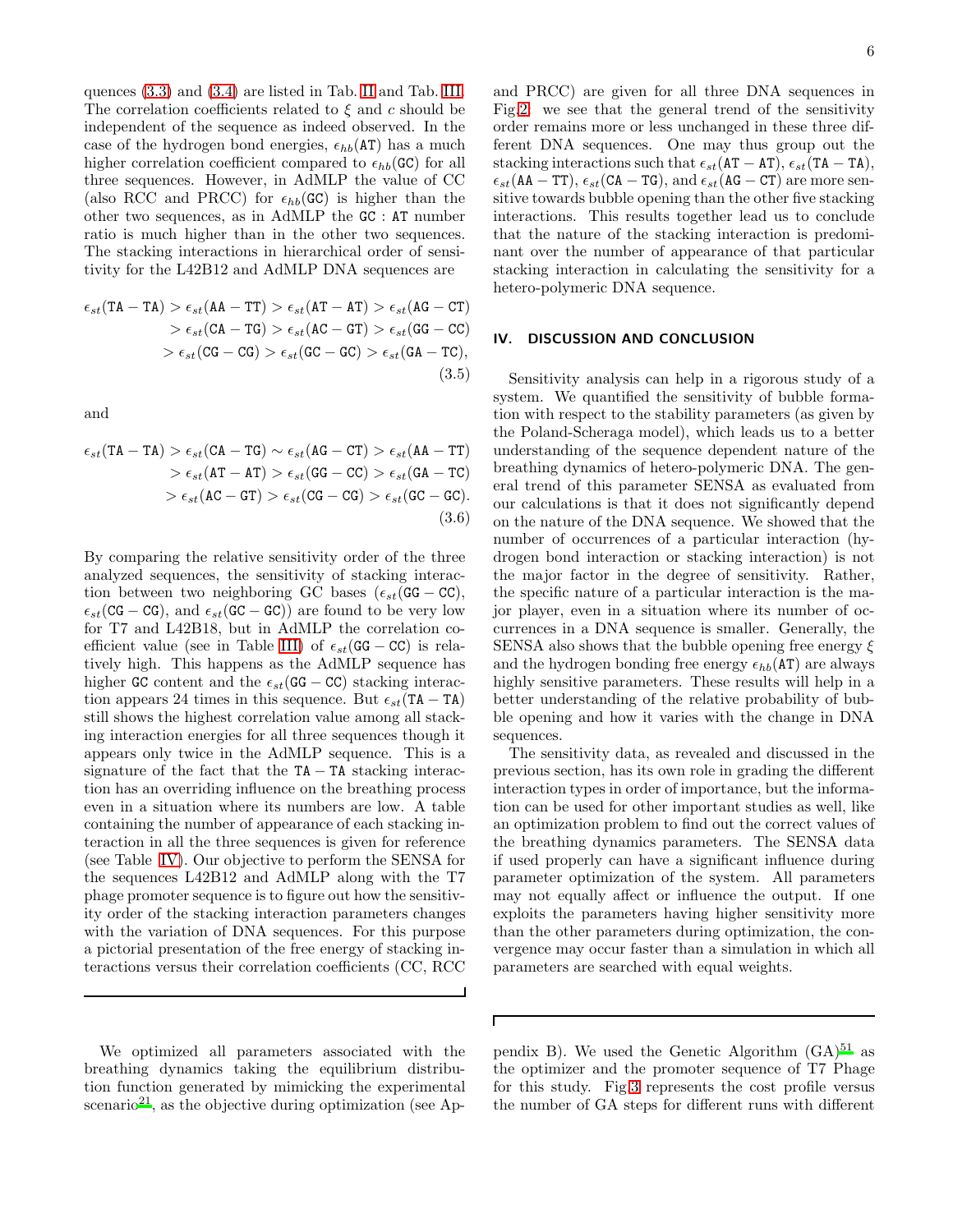| Parameter                                |          | All parameters |          |       | Excluding    |             |       | Excluding                 |       |
|------------------------------------------|----------|----------------|----------|-------|--------------|-------------|-------|---------------------------|-------|
|                                          |          |                |          |       | $c \& \xi$   |             |       | $c, \xi \& \epsilon_{hb}$ |       |
|                                          | CC       | $_{\rm RCC}$   | PRCC     | CC    | $_{\rm RCC}$ | <b>PRCC</b> | CC    | RCC                       | PRCC  |
| $\epsilon_{st}$ (AT – AT)                | 0.170    | 0.163          | 0.681    | 0.202 | 0.192        | 0.772       | 0.300 | 0.287                     | 0.876 |
| $\epsilon_{st}$ (TA – TA)                | 0.404    | 0.393          | 0.912    | 0.476 | 0.461        | 0.946       | 0.715 | 0.716                     | 0.976 |
| $\epsilon_{st}$ (AA – TT)                | 0.333    | 0.323          | 0.873    | 0.389 | 0.374        | 0.920       | 0.578 | 0.566                     | 0.963 |
| $\epsilon_{st}$ (GA – TC)                | 0.006    | 0.006          | 0.003    | 0.005 | 0.006        | 0.004       | 0.002 | 0.002                     | 0.000 |
| $\epsilon_{st}$ (CA – TG)                | 0.093    | 0.087          | 0.441    | 0.105 | 0.100        | 0.536       | 0.158 | 0.151                     | 0.689 |
| $\epsilon_{st}$ (AG – CT)                | 0.096    | 0.091          | 0.456    | 0.114 | 0.108        | 0.555       | 0.167 | 0.158                     | 0.705 |
| $\epsilon_{st}$ (AC – GT)                | 0.040    | 0.039          | 0.237    | 0.052 | 0.050        | 0.303       | 0.074 | 0.069                     | 0.421 |
| $\epsilon_{st}$ (GG $-$ CC)              | 0.023    | 0.021          | 0.122    | 0.027 | 0.025        | 0.160       | 0.033 | 0.032                     | 0.243 |
| $\epsilon_{st}$ (CG – CG)                | 0.016    | 0.015          | 0.089    | 0.018 | 0.017        | 0.114       | 0.024 | 0.023                     | 0.171 |
| $\epsilon_{st}(\texttt{GC}-\texttt{GC})$ | 0.008    | 0.008          | 0.065    | 0.012 | 0.011        | 0.085       | 0.025 | 0.024                     | 0.126 |
| $\epsilon_{hb}$ (AT)                     | 0.633    | 0.633          | 0.963    | 0.742 | 0.748        | 0.978       |       |                           |       |
| $\epsilon_{hb}$ (GC)                     | 0.039    | 0.037          | 0.241    | 0.056 | 0.053        | 0.303       |       |                           |       |
| ξ                                        | 0.508    | 0.500          | 0.943    |       |              |             |       |                           |       |
| $\mathbf c$                              | $-0.108$ | $-0.104$       | $-0.514$ |       |              |             |       |                           |       |

<span id="page-6-0"></span>TABLE II. CC, RCC, and PRCC values of the L42B18 sequence (the importance of the numbers in bold are discussed in Sec III)

<span id="page-6-1"></span>TABLE III. CC, RCC, and PRCC values of the AdMLP sequence (the importance of the numbers in bold are discussed in Sec III)

| Parameter                   |          | All parameters |          |       | Excluding  |       |       | Excluding                 |       |
|-----------------------------|----------|----------------|----------|-------|------------|-------|-------|---------------------------|-------|
|                             |          |                |          |       | $c \& \xi$ |       |       | $c, \xi \& \epsilon_{hb}$ |       |
|                             | CC       | $_{\rm RCC}$   | PRCC     | CC    | RCC        | PRCC  | CC    | $_{\rm RCC}$              | PRCC  |
| $\epsilon_{st}$ (AT – AT)   | 0.128    | 0.123          | 0.575    | 0.160 | 0.152      | 0.699 | 0.265 | 0.258                     | 0.797 |
| $\epsilon_{st}$ (TA – TA)   | 0.242    | 0.233          | 0.792    | 0.306 | 0.294      | 0.877 | 0.482 | 0.476                     | 0.927 |
| $\epsilon_{st}$ (AA – TT)   | 0.196    | 0.187          | 0.730    | 0.253 | 0.241      | 0.833 | 0.405 | 0.397                     | 0.898 |
| $\epsilon_{st}$ (GA – TC)   | 0.096    | 0.092          | 0.466    | 0.122 | 0.115      | 0.589 | 0.198 | 0.191                     | 0.702 |
| $\epsilon_{st}$ (CA – TG)   | 0.219    | 0.210          | 0.768    | 0.281 | 0.270      | 0.861 | 0.453 | 0.446                     | 0.918 |
| $\epsilon_{st}$ (AG – CT)   | 0.216    | 0.208          | 0.756    | 0.273 | 0.261      | 0.850 | 0.437 | 0.430                     | 0.911 |
| $\epsilon_{st}$ (AC – GT)   | 0.096    | 0.091          | 0.455    | 0.122 | 0.116      | 0.584 | 0.195 | 0.188                     | 0.695 |
| $\epsilon_{st}$ (GG $-$ CC) | 0.113    | 0.108          | 0.523    | 0.146 | 0.139      | 0.651 | 0.235 | 0.228                     | 0.759 |
| $\epsilon_{st}$ (CG – CG)   | 0.042    | 0.040          | 0.225    | 0.051 | 0.048      | 0.313 | 0.083 | 0.080                     | 0.404 |
| $\epsilon_{st}$ (GC $-$ GC) | 0.027    | 0.023          | 0.034    | 0.065 | 0.056      | 0.047 | 0.015 | 0.015                     | 0.069 |
| $\epsilon_{hb}$ (AT)        | 0.587    | 0.583          | 0.956    | 0.748 | 0.756      | 0.978 |       |                           |       |
| $\epsilon_{hb}$ (GC)        | 0.176    | 0.169          | 0.674    | 0.211 | 0.201      | 0.787 |       |                           |       |
| ξ                           | 0.612    | 0.609          | 0.960    |       |            |       |       |                           |       |
| $\mathbf{c}$                | $-0.098$ | $-0.093$       | $-0.465$ |       |            |       |       |                           |       |

extent of constraints in searching the sensitive parameters. The cost function (see Appendix B) is a measure of how close we are to obtaining our solution. When the cost tends to zero the actual solution is found out. The solid line is the profile for the normal optimization, during which no additional condition is imposed on the optimizer. But the other lines represent cost profiles, for which the optimization was biased to sample the sensitive parameters more by allowing it to mutate or get sampled more than the others. In GA, mutation occurs with a probability (mutation probability) which is set initially. Generally there is no bias in the choice of variables for mutation. We incorporated a condition in the choice of variable selected to undergo mutation. The more sensitive parameters have a higher probability to be selected for mutation. In Fig[.3](#page-7-1) the dashed line represents the profile where, the cumulative probability for  $\xi$  and  $\epsilon_{hb}(\text{AT})$ (the most sensitive parameters) to be chosen for mutation is 20% and the rest is the cumulative probability for the other parameters. The cost profile with 60% of such a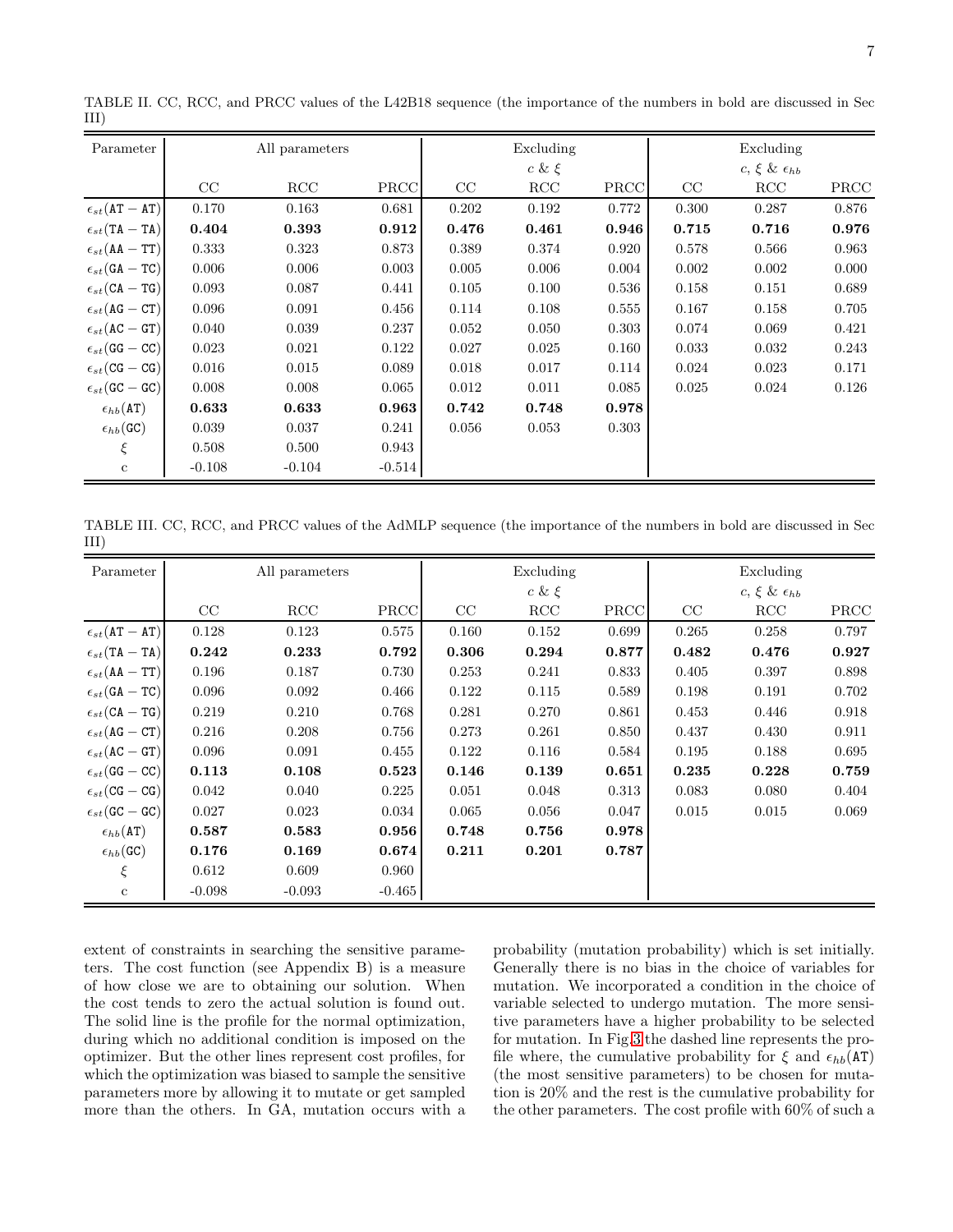

<span id="page-7-1"></span>FIG. 3. Cost profile obtained for different cases of optimization. The solid line represents unconstrained optimization, the dashed and dotted lines are obtained by keeping the cumulative probability for mutation of the sensitive parameters at 20% and 60%, respectively. The close-dotted line is generated by keeping this cumulative probability at 60 % up to 200 GA steps, and then at 20% for the rest of the optimization.

cumulative probability for the sensitive parameters is denoted by the dotted line. The dashed line (20%) falls at a greater rate than the solid one, but the gain in the initial convergence is much more prominent for the dotted line (60%). In spite of this gain, the plateau region in the optimization profile starts at a higher cost in the case of the dotted line than for the solid line. The probable reason may be the incomplete search of the other relatively less sensitive parameters. Thus we designed the optimization scheme such that initially the search would be highly biased towards the sensitive parameters and after certain steps of optimization, the cumulative probability to be picked up for mutation, of those higher sensitive parameters would be decreased. The close-dotted line in Fig[.3](#page-7-1) was generated by keeping this cumulative probability 60% initially (upto 200 GA steps) and then it is decreased to 20%. This strategy of gradual reduction in sampling importance (kept high initially and decreased later) of the more sensitive parameters is the ideal strategy to handle the present problem in a more computationally cost-efficient way.

## ACKNOWLEDGMENTS

ST and PC acknowledge financial support from UGC, New Delhi, for granting Junior Research Fellowship. SS thanks UGC, New Delhi, for granting D. S. Kothari postdoctoral fellowship. RM acknowledges funding through the Academy of Finland's FiDiPro scheme.

### Appendix A: Correlation Coefficient

A simple way to examine a given parameter's sensitivity is to obtain the degree of correlation of various input parameters to the output. The Correlation Coeffi-

<span id="page-7-0"></span>TABLE IV. List of the number of occurrance of different stacking interactions in the three studied DNA sequences (the importance of the numbers in bold are discussed in Sec III)

| Stacking interaction | $\epsilon_{st}$ | T7 | L <sub>42</sub> B <sub>18</sub> | AdMLP                       |
|----------------------|-----------------|----|---------------------------------|-----------------------------|
| $(AT - AT)$          | 1.729409        | 4  | 3                               | $\mathcal{D}_{\mathcal{L}}$ |
| $(TA - TA)$          | 0.579800        | 6  | 5                               | $\bf{2}$                    |
| $(AA - TT)$          | 1.499484        | 7  | 5                               | 5                           |
| $(GA - TC)$          | 1.819371        | 11 | $\mathbf{0}$                    | 12                          |
| $(CA - TG)$          | 0.939677        | 7  | 3                               | 8                           |
| $(AG - CT)$          | 1.455363        | 14 | 4                               | 9                           |
| $(AC - GT)$          | 2.199241        | 9  | 3                               | 11                          |
| $(GG - CC)$          | 1.829370        | 7  | 6                               | 24                          |
| $(CG - CG)$          | 1.299554        | 2  | 5                               | 7                           |
| $(GC - GC)$          | 2.559130        | 2  |                                 |                             |

cient is a quantity to measure how strong the output of a system is linearly associated with the particular input parameter. It also accounts for the direction (positive or negative) of this linear association. Thus it may be used as sensitivity index for a system in which the output varies linearly with the input variables, as it actually accounts for the perturbation on the output when input parameters are varied. The Correlation Coefficient of a particular parameter is fundamentally the measure of covariance between the output and that of input parameter, which is then normalised by dividing with the product of the standard deviation of input and output,

<span id="page-7-2"></span>
$$
r_{x_j y} = \frac{\sum_{i=1}^{N} (x_{ij} - \bar{x}_j)(y_i - \bar{y})}{\sqrt{\sum_{i=1}^{N} (x_{ij} - \bar{x}_j)^2 \sum_{i=1}^{N} (y_i - \bar{y})^2}}.
$$
 (A1)

Here  $r_{x,y}$  is the correlation coefficient of the input parameter  $x_j$  and output  $y, \bar{x}_j$  and  $\bar{y}$  are the mean of input and output, respectively and  $N$  is the number of sampling. The value of  $r_{x_j y}$  varies from -1 to +1. The '+' or '-' sign denotes the direction of the linear dependence, i.e, whether the output data increases or decreases with the increase in input parameter. For higher magnitudes of  $r_{x,y}$  the effect of that particular input parameter will be larger on the output parameter. Then that particular input parameter is said to be highly sensitive with respect to that output. A very low value of the correlation coefficient means that the output will differ only a little even when the perturbation on input is very high which signifies the lesser sensitivity of that input. If  $r_{x_i y}$  is calculated from the raw data of input and output using Eq. [\(A1\)](#page-7-2), it is known as Pearson correlation coefficient (CC).

The parameter dependence may not always be linear. The Pearson correlation coefficient is inadequate to show the actual picture of sensitivity of the system in that case. If one uses rank transformed data instead of the raw data of both the input and output parameters to calculate the correlation coefficient (known as rank correlation coefficient (RCC)), it will account for the nonlinear, yet mono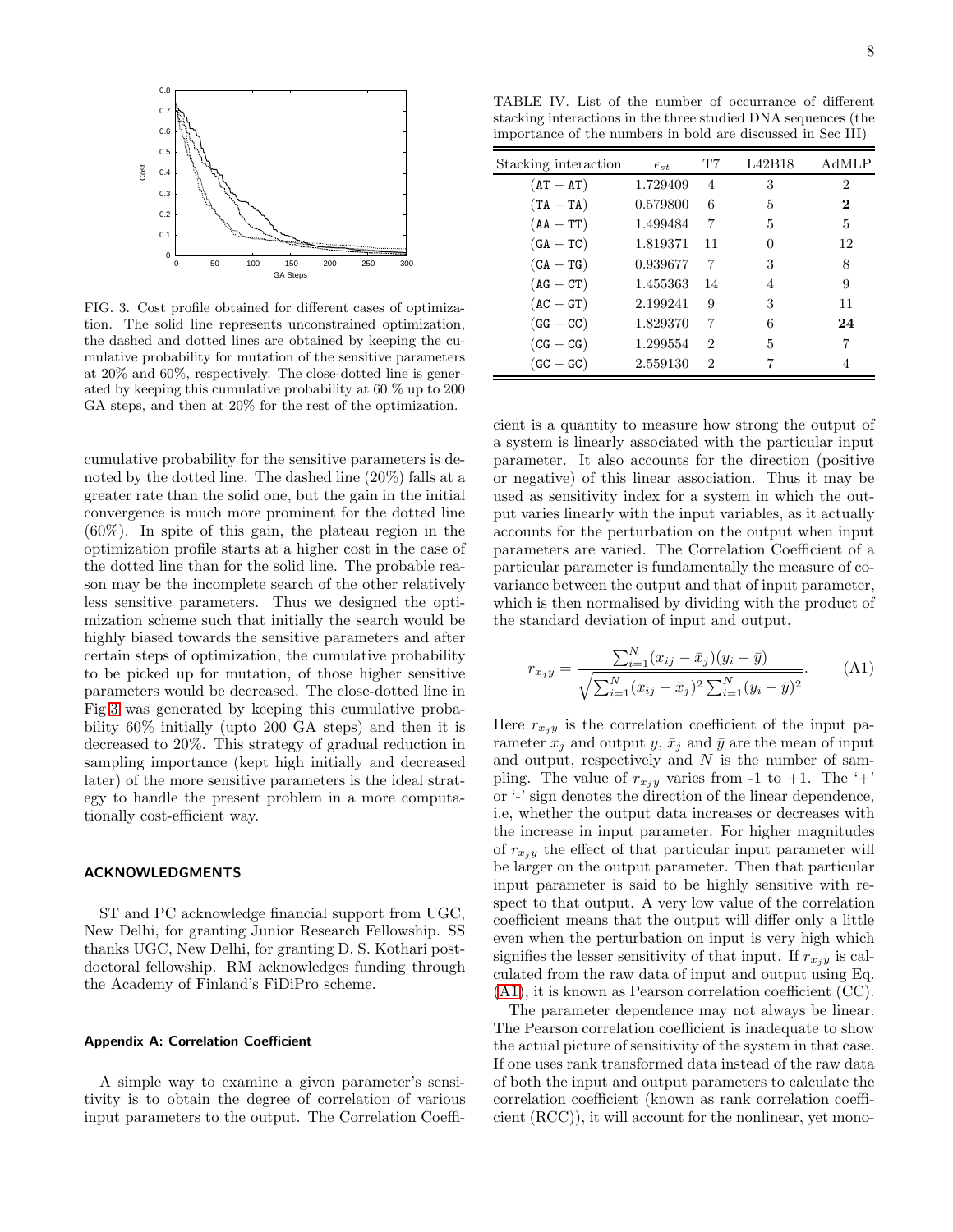tonic trend of parameter dependence. The formal name of RCC is Spearman Correlation Coefficient.

The Partial Rank correlation coefficient (PRCC) accounts for the dependence of a particular input with the output after deducting the effect of other inputs. PRCC of a set of inputs  $x_i$  and output y may be calculated as the RCC of  $x_j - \tilde{x}_j$  and  $y - \tilde{y}$ , where  $\tilde{x}_j$  and  $\tilde{y}$  account for the effect of other input parameters on that particular input  $x_i$  and output y. These can be measured following the regression model<sup>[35](#page-9-14)</sup>

$$
\tilde{x}_j = c_0 + \sum_{l \neq j}^{k} c_l x_l, \ \tilde{y} = b_0 + \sum_{l \neq j}^{k} b_l x_l.
$$
 (A2)

The PRCC can also be expressed in terms of the rank correlation matrix  $(C)$ . The matrix element  $C_{ij}$  represents the RCC between the *i*th and *j*th components. If  $P_{ij}$  is the co-factor of  $C_{ij}$ , then PRCC  $(\mathcal{P}_{ij})$  will be<sup>[52](#page-9-31)</sup>

$$
\mathcal{P}_{ij} = -\frac{P_{ij}}{\sqrt{P_{ii}P_{jj}}}.\tag{A3}
$$

Thus the PRCC of input parameters  $x_j$  with respect to some output parameter y of a system can be written as

<span id="page-8-10"></span>
$$
\mathcal{P}_{x_j y} = -\frac{P_{x_j y}}{\sqrt{P_{x_j x_j} P_{yy}}}.\tag{A4}
$$

The correlation coefficient may give the picture of sensitivity properly only if the change of output with the input is monotonic. For non-monotonic relation one may perform variance based sensitive test.

The implementation of the the correlation coefficient estimation is as follows. We generate the set of data points of input parameters by randomly perturbing it within the range of  $\pm 5\%$  of the reported literature value[47](#page-9-26)[,48](#page-9-29). The output data is calculated using the perturbed input variables. To estimate the CC, these set of input and output data are put into the expression [\(A1\)](#page-7-2). For the RCC calculation both the input and output data are arranged in an increasing or decreasing order and a rank is set for each data. Then the correlation coefficient is calculated with that of rank transformed data. For PRCC calculation we used the second procedure with Eq. [\(A4\)](#page-8-10) among the two above mentioned techniques. The RCC between the different input parameters as well as the RCC between the inputs and the output are calculated. These RCC values could then be arranged in matrix  $\mathcal{C}$ . The PRCC is calculated with the co-factors of this matrix by using Eq. [\(A4\)](#page-8-10).

### Appendix B: Genetic Algorithm

Mimicking the experimental scenario of Ref. [21,](#page-9-3) one arrives at the equilibrium probability distribution for fluorophore tagged base pairs  $(x_T)$  using Eq. [\(2.3\)](#page-2-4). Fluorescence signals appear if the base pairs in the  $\delta$  neighbourhood of the fluorophore are open. The time dynamics of the occurrence of fluorescence is thus related to the breathing dynamics, as local denaturation of all base pairs in  $x_T \pm \delta$  is necessary for appearing fluoresce signal (in our calculation we take  $\delta = 0$ ).

To obtain the DNA stability parameters of DNA by optimization, the objective function may be defined  $as<sup>33</sup>$  $as<sup>33</sup>$  $as<sup>33</sup>$ 

$$
cost = \sum_{i=1}^{M} (P_e(x_i) - P(x_i))^2,
$$
 (B1)

where  $P_e(x_i)$  is the equilibrium probability of the tagged base pair at the ith position in the sequence for the experimental value of the input parameters and likewise  $P(x_i)$  is the equilibrium probability for the set of input parameters obtained in a step, during optimization. The cost is actually the difference in these probabilities  $(P_e(x_i) - P(x_i))$  and in the course of optimization it decreases. We reach our solution when  $cost \rightarrow 0$ .

We apply the Genetic Algorithm (GA) to optimize the parameters involved in the breathing dynamics. In GA the cost function is replaced by the fitness function,

$$
f = \exp(-\cos t),\tag{B2}
$$

such that a decrease in cost leads to an increase in the fitness function. At the end of the simulation f approaches 1. The progress towards achieving  $f \rightarrow 1$  in the GA occurs by repeated use of three operations, namely, selection, crossover and mutation. These operators closely mimic similar biological processes in conventional genetics. Since GA mimics these natural processes, it is sometimes referred to as a natural algorithm for optimization.

- <span id="page-8-0"></span><sup>1</sup>J.D. Watson and F. H. C. Crick, Nature (London)  $171$ , 737 (1953); R. E. Franklin and R. G. Gosling, *ibid*. 171, 740 (1953); F. Crick, *ibid*. 227, 561 (1970).
- <span id="page-8-1"></span> $2^{\circ}$ M. D. Frank-Kamenetskii, Phys. Rep. 288, 13 (1997)
- ${}^{3}$ R. M. Wartell and A. S. Benight, Phys. Rep.  $126, 67$  (1985).
- <sup>4</sup>A. Y. Grosberg and A. R. Khokhlov, *Statistical Physics of Macromolecules* (AIP, New York, 1994).
- <span id="page-8-8"></span><span id="page-8-2"></span><sup>5</sup>D. Poland and H. A. Scheraga, *J. Chem. Phys.* 45, 1464 (1966). <sup>6</sup>D. Poland and H. A. Scheraga, *Theory of Helix-Coil Transitions in Biopolymers* (Academic, New York, 1970).
- <span id="page-8-3"></span><sup>7</sup>W. R. Bauer and C. J. Benham, *J. Mol. Biol.* 234, 1184 (1993).
- <span id="page-8-4"></span><sup>8</sup>J-H. Jeon, J. Adamcik, G. Dietler, and R. Metzler, *Phys. Rev. Lett.* 105, 208101 (2010); J. Adamcik, J-H. Jeon, K. J. Karczewski, R. Metzler, and G. Dietler, *Soft Matter* 8, 8651 (2012).
- <span id="page-8-5"></span><sup>9</sup>T. J. Pollock and H. A. Nash, *J. Mol. Biol.* 170, 1 (1983); P. Staczek and N. P. Higgins, *Mol. Microbiol.* 29, 1435 (1998).
- <sup>10</sup>K. Pant, R. L. Karpel, and M. C. Williams, *J. Mol. Biol.* 327, 571 (2003).
- <sup>11</sup>T. Ambjörnsson and R. Metzler, *Phys. Rev. E* 72, 030901(R) (2005); *J. Phys. Condens. Matter* 17, S1841 (2005).
- <sup>12</sup>I. M. Sokolov, R. Metzler, K. Pant, and M. C. Williams, *Biophys. J.* 89, 895 (2005); *Phys. Rev. E* 72, 041102 (2005).
- <sup>13</sup>E. Yeramian, *Gene* 255, 139 (2000); *ibid*. 255 151 (2000).
- <span id="page-8-9"></span><sup>14</sup>C. H. Choi, G. Kalosakas, K. O. Rasmussen1, M. Hiromura, A. R. Bishop, and A. Usheva, *Nucleic Acid. Res.* 32, 1584 (2004).
- <span id="page-8-7"></span><sup>15</sup>K. Nowak-Lovato, L. B. Alexandrov, A. Banisadr, A. L. Bauer, A. R. Bishop, A. Usheva , F. Mu, E. Hong-Geller, K. Ø. Rasmussen, W. S. Hlavacek, and B. S. Alexandrov, *PLoS Comput. Biol.*, 9, e1002881 (2013).
- <sup>16</sup>M. Zoli, *J. Chem. Phys.*, 138, 205103 (2013).
- <span id="page-8-6"></span><sup>17</sup>C. Phelps, W. Lee, D. Jose, P. H. von Hippel, and A. H. Marcus, *Proc. Natl. Acad. Sci. U. S. A.* 110, 17320 (2013).